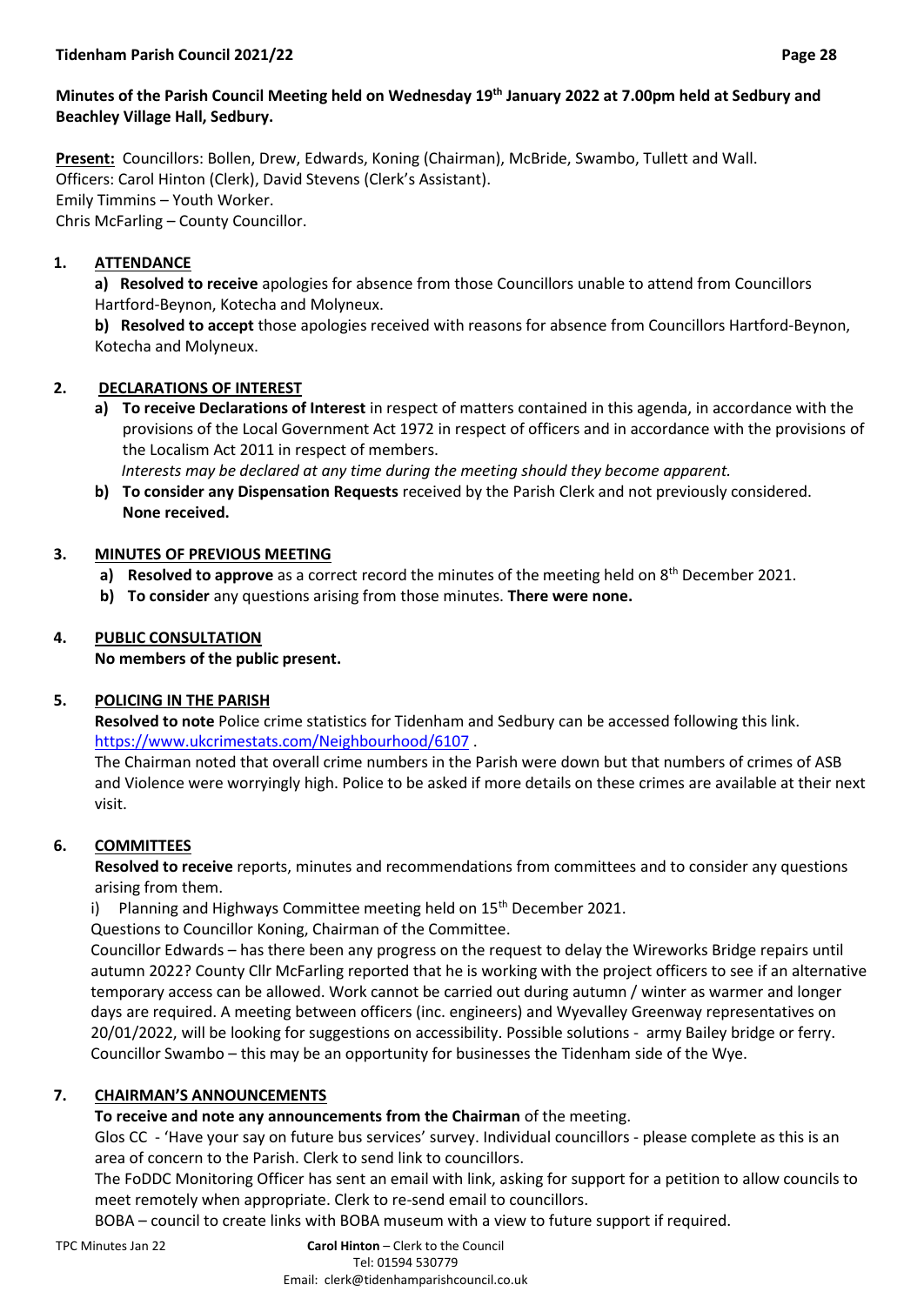# **8. REPORT FROM COUNTY COUNCILLOR McFARLING**

## **Resolved to note** report from Chris McFarling:

The introduction of 20mph road speed limits in certain areas is unlikely to go ahead as proposed. Full rollout of this has been resisted by the Scrutiny Committee for various reasons. The estimated cost of the proposal is £6m - £8m, although some calculations indicate that the reduction of speeds could reduce emergency services costs by £6m per year. In order to reduce the speed on a particular road, the normal procedures will need to be followed - considering results of speed monitoring, incidence of serious or fatal injuries and application for traffic restrictions order.

Cllr McFarling is currently looking into several road safety issues in the Parish, one of which being the Sedbury Lane crossing across the A48. Councillors reported that the Parish Council has looked at this in detail without success in the past. The Chairman commented that he was pleased the issue will be re-visited. Cllr McFarling will invite the Parish Council to an onsite meeting.

GCC cabinet are debating and likely to approve the draft budget for next year, totalling £590million. This will represent an increase in Council Tax of £42 per year for a band D property. The CC budget covers social care, children's services, roads etc.

Gigaclear – several complaints regarding fibre access to rural properties. Gigaclear have indicated they have a target of 80% of properties, although the Govt. target is well over 90%. Funding Is a complicated mix of public subsidy and private investment. Glos CC have added an extra £2m into continuing the rollout. Gigaclear advice to Cllr McFarling was for residents to contact Fastershire, as not all Gigaclear call centre staff have the same information to hand. The Clerk pointed out that Fastershire also do not appear to have correct information available. Cllr McFarling has now developed a relationship with Gigaclear and will try to deal with individual enquiries.

Members of the public living in Tidenham have complained to Cllr Mcfarling regarding the Monmouthshire County Council planning application submitted by the Dive Centre for holiday lodges at the Livox quarry site. Cllr McFarling is concerned about the effect the development will have on the current natural re-wilding of the quarry and surrounding area, and the loss of tranquillity at the site. Clerk to circulate the planning application details to councillors.

# **9. PARISH CLERK'S REPORT**

**Resolved to receive and note** the Parish Clerk's Report.

It was agreed to hold a site meeting regarding the provision of outside storage at Sedbury and Beachley Village Hall.

The Chairman reported that he and Councillor McBride had attended a very useful meeting at the Jubilee Stone with a Forestry England representative regarding the plaques and bench to be provided by the Parish Council. They were pleased to hear that a proper pathway will be created along the rather muddy stretch of path to the Stone from the B4228.

#### **10. FINANCE**

- **a) Resolved to approve payments** according to the Financial Statement for December 2021.
- **b) Resolved to receive and approve the Financial Statement** for December 2021.
- **c) Resolved to approve** Councillor Tullett as a third signatory for Lloyds Treasurers Account following resignation of Councillor O'Toole.
- **d) Resolved to note** a refund of £58.50 has been received from FoDDC as 50% of the Lawful Development Application fee paid for the chat benches in the Parish. The District Council had not applied the 50% discount the Council is entitled to when quoting a price for the application.
- **e) Resolved to note** a cheque for £20.68 has been received in payment of wayleaves due from Western Power Distribution.

#### **11. YOUTH WORKER REPORT**

**Resolved to note** report from Emily Timmins on the progress of the YETI Project.

Emily reported that the proposed HAF holiday event had not had any applicants and that she has asked the CC to review their marketing and application process for future events. Having already ordered craft packs for the event, these were offered on social media for local children and 8 were delivered by hand, giving an opportunity to meet people locally.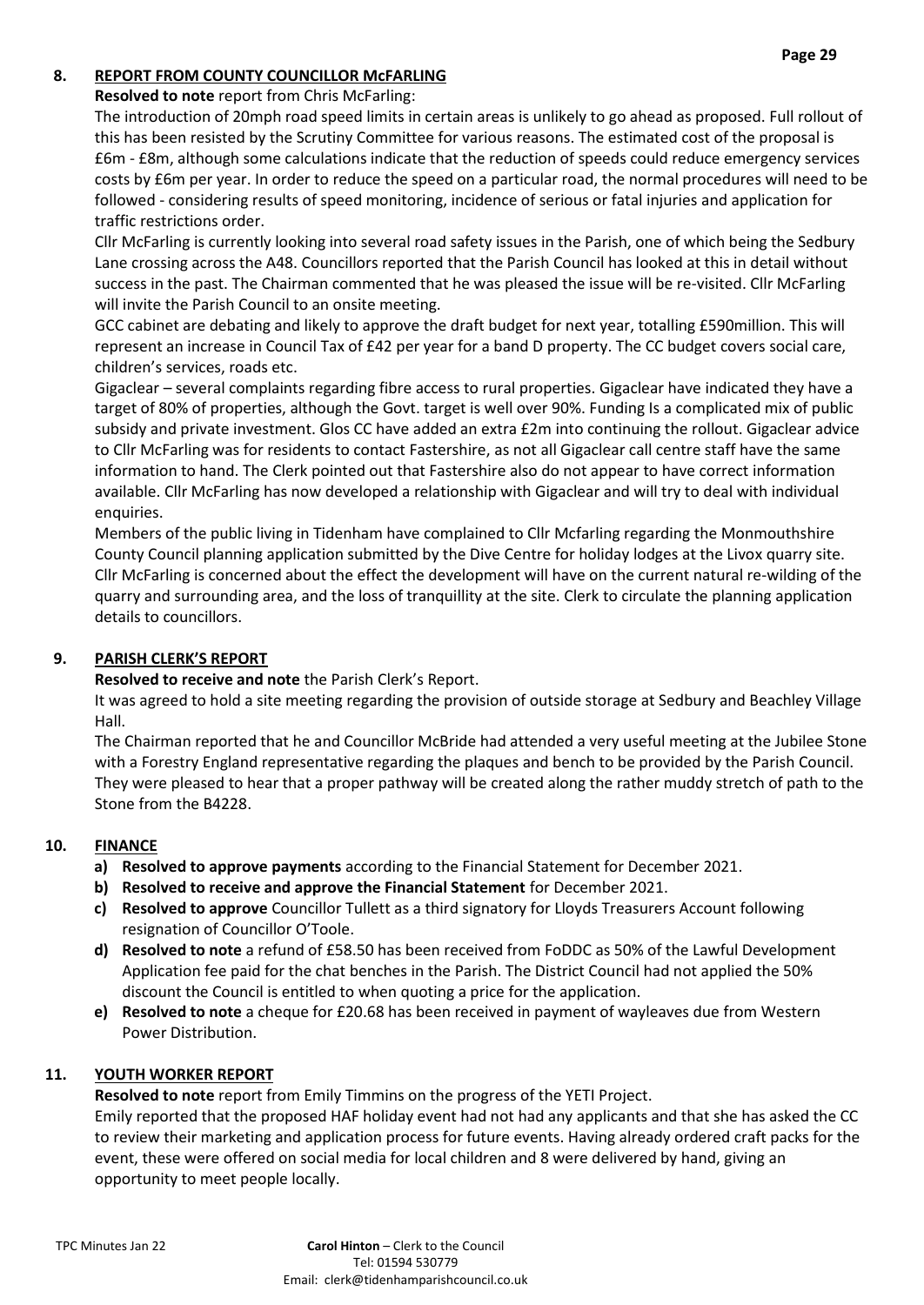Councillor Edwards asked about the administration of the Duke of Edinburgh Award Scheme – Emily confirmed her involvement will be with the volunteering / community aspect of the Award which is administered over all by Wyedean School.

Councillor Swambo confirmed that the Barnwood Trust is involved in the FoD mental health hub and he is undertaking scope and research in the Forest – especially for children.

## **12. YETI WORKING AND SUPPORT GROUP**

**Resolved to appoint** Councillors Drew, Koning, Swambo (lead) and Tullett, along with Emily Timmins and the Clerk, to re-instate the YETI Working Group to support the Youth Worker, with a view to Councillor Koning standing down from this once a replacement is appointed.

## **13. STANDING ORDERS**

**Resolved to review and re-adopt** Standing Orders as previously adopted March 2021.

## **14. NEWSLETTER – SPRING 2022**

- **a) Resolved to approve** inclusion of 6 advertisements in the newsletter at a charge of £50 each total income £300 towards the costs of delivery - from local businesses.
- **b) Resolved to approve** quotation from Storm Marketing for the design of Newsletter of £200.00 plus VAT total cost £240 for 6 pages.
- **c) Resolved to approve** quotation from Hanley Court printers for the printing and packaging (suitable for delivery to Royal Mail dist. centre, Swindon) of 3200 newsletters of £867 (no VAT) for 6 pages 115gms paper.
- **d) Resolved to approve** use of Royal Mail Door to Door Service for distribution of the Spring 2022 Newsletter cost £70.61 plus VAT per 1000 – total cost £226 plus VAT (£271.20 inc. VAT).
- **e) Resolved to approve** Clerk to pay agreed amounts as and when they are required.
- **f) Resolved to note** articles or suggestions to be sent to Clerk as soon as possible.

### **15. HM QUEEN – PLATINUM JUBILEE 2022**

**Resolved to approve** payment of up to £200 to Forest of Dean District Council Planning Dept. for the cost of a planning application fee for the shelter / bandstand in Tutshill as part of the earmarked £15,000 Jubilee fund @ 50% discount. Councillor Swambo confirmed that a quotation had been received from AJ Tensile Fabrications in Caldicot for a bespoke structure and that drawings ready for submission to the FoDDC Planning should be received shortly.

#### **16. JUBILEE STONE – PARSON'S ALLOTMENT**

**Resolved to approve** purchase of Forestry England hard wood bench for £405 plus VAT including a plaque (total cost £486). Note – Forestry England only allows benches it supplies to be installed on its land.

#### **17. GOVERNMENT TACKLING LONELINESS WITH TRANSPORT FUND APPLICATION**

**Resolved to approve** Council support for a bid to the above fund for an electric minibus for the benefit of the whole Tidenham Parish community. Councillor Swambo confirmed that the GCC bid will include a part time driver who administers the scheme and a charging point. The bid will be for all costs for a period of three years and the vehicle would be available for all in the community to use.

### **18. COMMUNITY SERVICE AWARDS**

**Resolved to approve** creating a framework to provide recognition to those who give so much to our communities with Councillor volunteers to research and make recommendations to Council on its introduction. Councillor Swambo has prepared a draft framework for these.

#### **19. COMMUNITY INCLUSION CLINICS**

**Resolved to approve** introduction of pop up multi stakeholder clinics to increase community access and inclusion. Councillor Swambo to lead on progressing this project and report to Council at an appropriate time.